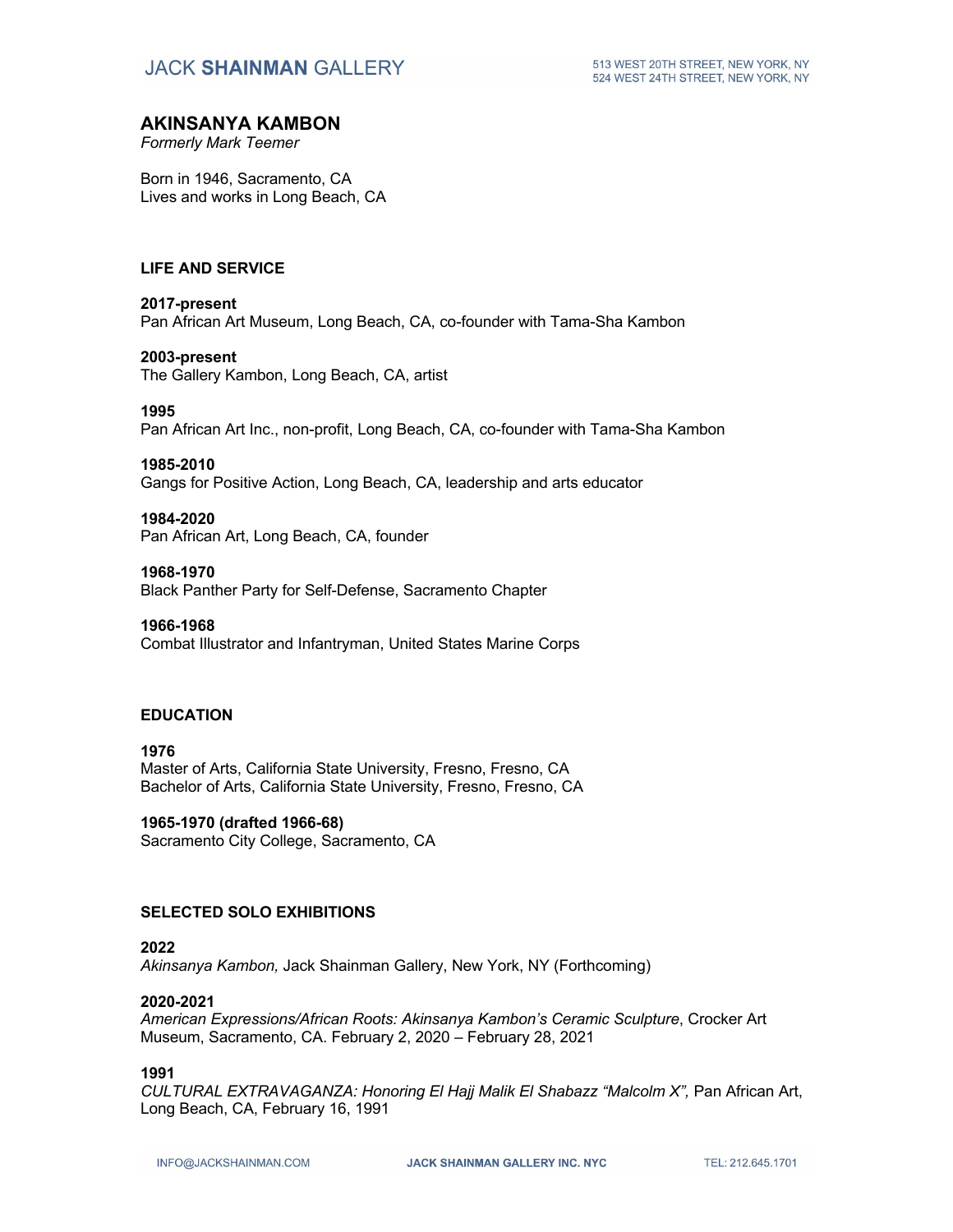#### **1969**

*An Evening with Mark Teemer: A Study in Black,* The Oak Park School of Afro-American Thought, Sacramento City College, Sacramento, CA, November 29 - December 6, 1969

#### **Date Unknown\***

*Akinsanya Kambon: An Exhibition of Painting and Sculpture in Commemoration of Black History Month*, College of the Arts Gallery C, February 9 - February 18 \*1982 OR 1993

#### **Date Unknown**

*Akinsanya Kambon: An Artistic View of the Struggle*, Pan African Art Gallery & School, Sacramento, CA

#### **Date Unknown**

*Art Exhibit & Lecture by Akinsanya Kambon,* Pan African Art Gallery, Sacramento, CA

### **SELECTED GROUP EXHIBITIONS**

#### **2022**

*This Tender, Fragile Thing*, The School | Jack Shainman Gallery, Kinderhook, NY, January 15 - April 30, 2022

#### **2016-2017**

*All Power to the People: Black Panthers at 50,* Oakland Museum of California, Oakland, CA, October 8, 2016 – February 26, 2017

#### **2016**

*The Point Is…2.0,* Joyce Gordon Gallery, Oakland, CA, October 7 – October 29, 2016

### **2011**

*Made in America: An African American Fine Art Perspective*, Evolve the Gallery, in collaboration with California Legislative Black Caucus, Sacramento, CA, February 4 - February 26, 2011

### **PUBLIC COLLECTIONS**

Crocker Art Museum, Sacramento, CA Hammer Museum, Los Angeles, CA Museum of Modern Art, New York, NY Rennie Collection, Vancouver, BC

### **TEACHING**

### **1984-2010**

Professor, California State University, Long Beach

#### **1995-1996**

Pan African Art, Long Beach, CA (youth program)